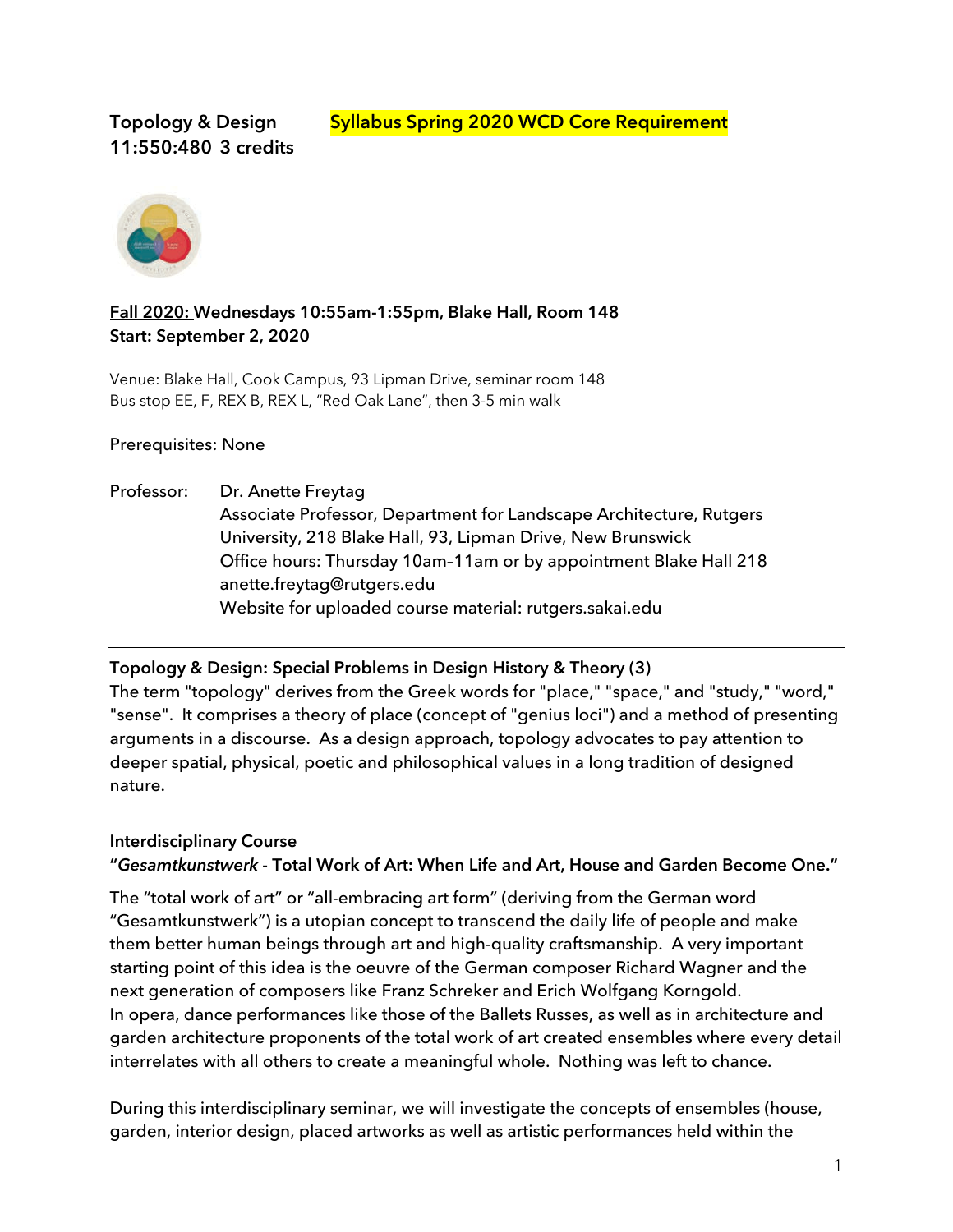ensembles) between roughly 1870 (Arts & Crafts Movement) and 1970 (Fluxus // Late Modernism/Early Postmodernism), with a special focus on Art Nouveau and Art Deco. In the latter, the garden as lost paradise and the concept of an "eternal spring" plays a central role in this utopian idea.

The course will be held together with students from Art History, German Literature and Mason Gross (music and visual arts). Excursions to in New York City — to Neue Galerie, the Metropolitan Opera and the New York City Ballet — as well as to the James Rose Center in Ridgewood New Jersey – are part of the program.





**Learning Goals and Learning Objectives**

# Writing and Communication / Writing in the Discipline

1. Communicate effectively in modes appropriate to a discipline or area of inquiry.

2. Analyze and synthesize information and ideas from multiple sources to generate new insights.

3. Evaluate and critically assess sources and use the conventions of attribution and citation correctly.

Students address the discipline-specific topic of **Topology & Design, Spring 2020: Total Work of Art** at an advanced, professional level by **effectively communicating through written and oral arguments** with a combination of oral presentations followed by a draft essay submittal showing effective format, terminology and concepts with later incorporation of comments (by peers as well as instructor) through revision and proper citation. The instructor is a very productive writer with a long list of publications in five languages, including seven books, over 30 chapter in books, over 15 articles (partly peer reviewed) and four research reports for the protection and maintenance of historical gardens and sites. **Instructions on writing will also include how to establish a writing routine and accountability and address hot topics like procrastination and writing block.**

# *Learning Goal 1:*

Communicate effectively in modes appropriate to a discipline or area of inquiry: Students shall understand the concept of the *Gesamtkunstwerk* – total work of art, its origin and its impact.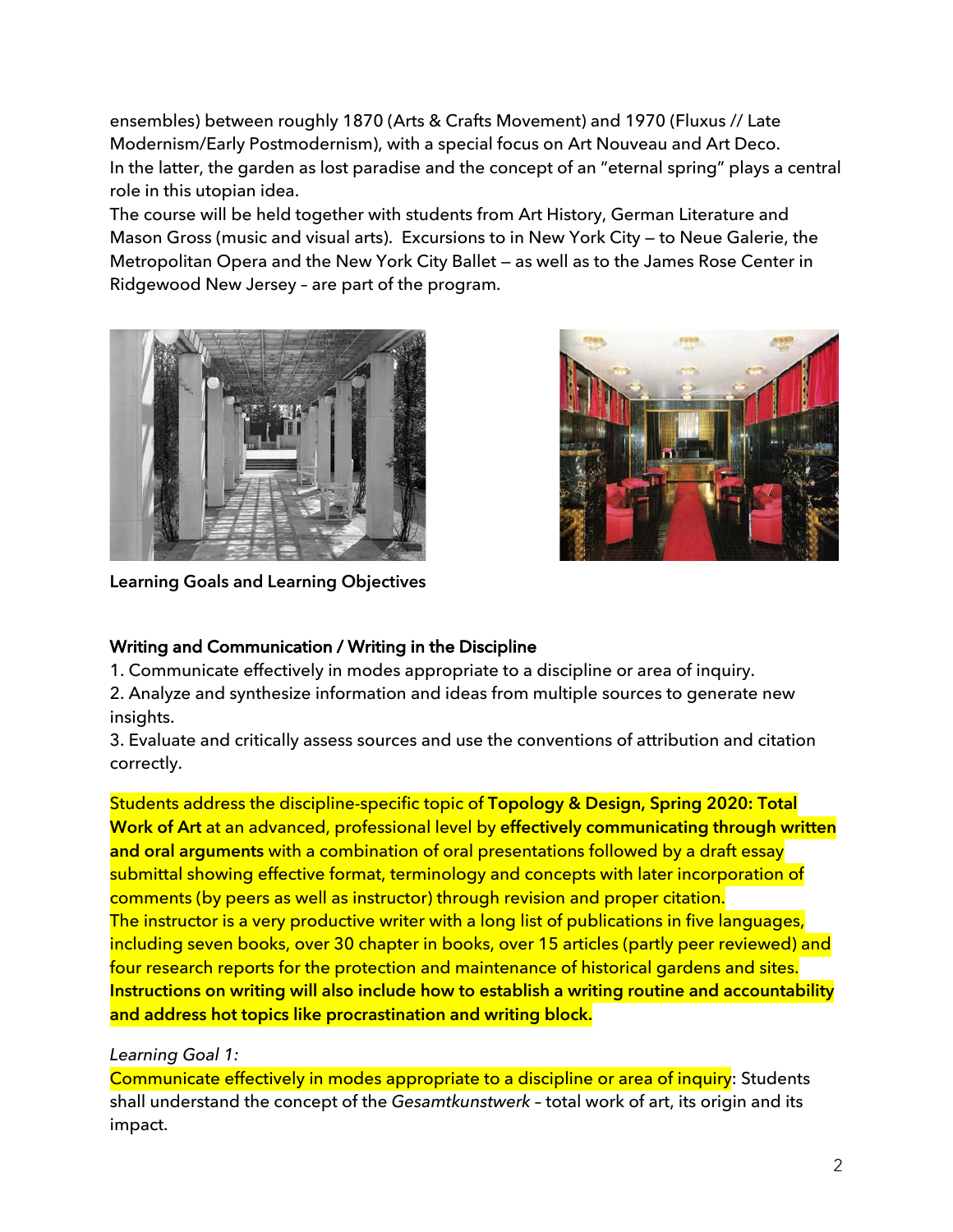Learning objectives associated with this learning goal:

1a. Students shall gain a basic understanding of how artistic developments affect different fields of artistic creation in parallel. This shall help them to understand that the artistic creation of the field they are specialized in is embedded in a broader cultural context. 1b. Students shall grasp that the utopian dimension of the concept of the *Gesamtkunstwerk* – total work of art – was triggered by social and economic challenges. They shall understand how the artists, architects and craftsmen that worked under this banner wanted to change society.

*Learning Goal 2:*

Analyze and synthesize information and ideas from multiple sources to generate new insights. Students will learn about the aesthetic rigor of the *Gesamtkunstwerk*-program. By studying historical *Gesamtkunst*-examples originating between approx. 1870 and 1970 they should improve their skills in analyzing, describing and interpreting ensembles that embrace different art forms. Design and performing arts students shall be inspired for their own creative work.

Learning objectives associated with this learning goal:

2 a. The thorough study of selected ensembles that follow the Gesamtkunstwerk-idea shall improve the skills of students that belong to designing or performing disciplines to create meaningful and beautiful spaces / performances, where every component interrelates with the others.

2b. Students from other disciplines as the above stated will learn how to "read" and describe such ensembles and relate their aesthetics to the literature and fine arts of the time.

# *Learning Goal 3:*

Evaluate and critically assess sources and use the conventions of attribution and citation correctly.

Learning objectives associated with this learning goal:

**Apart from the content learning, the main goal of the class is to learn how to effectively read scholarly texts, how to establish a continued writing process** (incl. fighting procrastination, writer's block and techniques of self-encouragement and accountability) and how to assess sources and use the conventions of attribution and citation correctly.

# **Handbooks for the writing component of this class:**

Anne Lamott, *Bird by Bird. Some Instructions on Writing and Life,* New York: Anchor books, 2019 (first ed. 1994) *The Chicago Manual of Style* (17th edition) (Online resource see: https://www.chicagomanualofstyle.org/)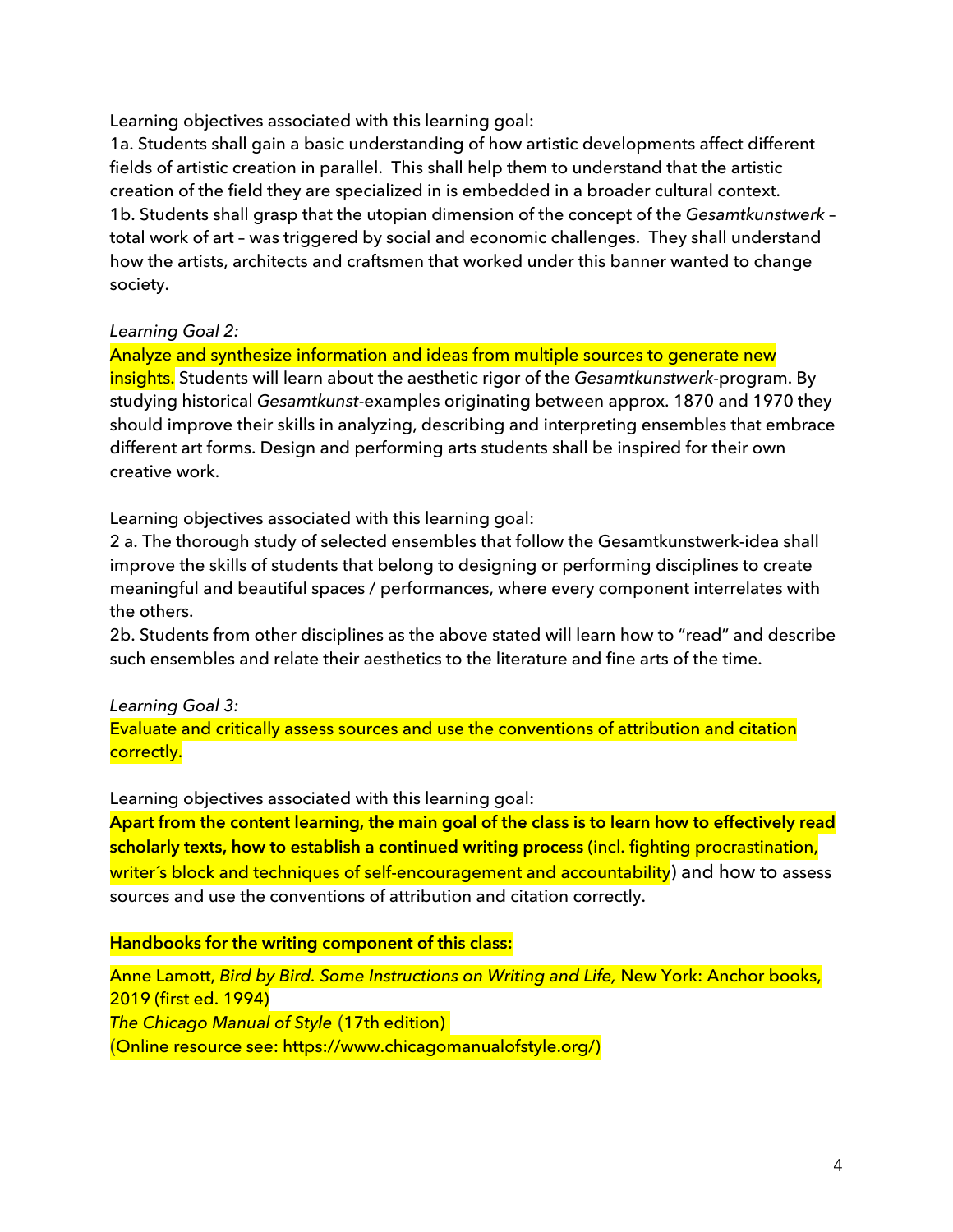



#### **SAKAI**

Please make sure to check the class Sakai website regularly. All assigned reading material and all necessary information will be uploaded and regularly updated.

## **Study material**

A large number of articles and the table of content of books you might need to prepare your individual presentations and papers are uploaded on SAKAI (about 150). The books that you will need are all in the stacks of the Art Library, College Ave Campus, 71 Hamilton Street, New Brunswick, NJ, 08901-1248 https://www.libraries.rutgers.edu/art

## **Reading Assignments**

You are expected to complete assigned readings and exercises before the start of class and give your personal reflection on the text. This course is about interdisciplinary learning through a highly sophisticated artistic concept.

Thus, it is essential that you commit to coming to class prepared and that you fully participate in class discussions and assignments. All necessary texts and will be uploaded to SAKAI by the instructor. The assignments might change per upcoming proposals from students throughout the development of the course.

## **Accommodations for Students with Disabilities**

Please follow the procedures outlined at https://ods.rutgers.edu/students/registration-form. Full policies and procedures are at https://ods.rtugers.edu/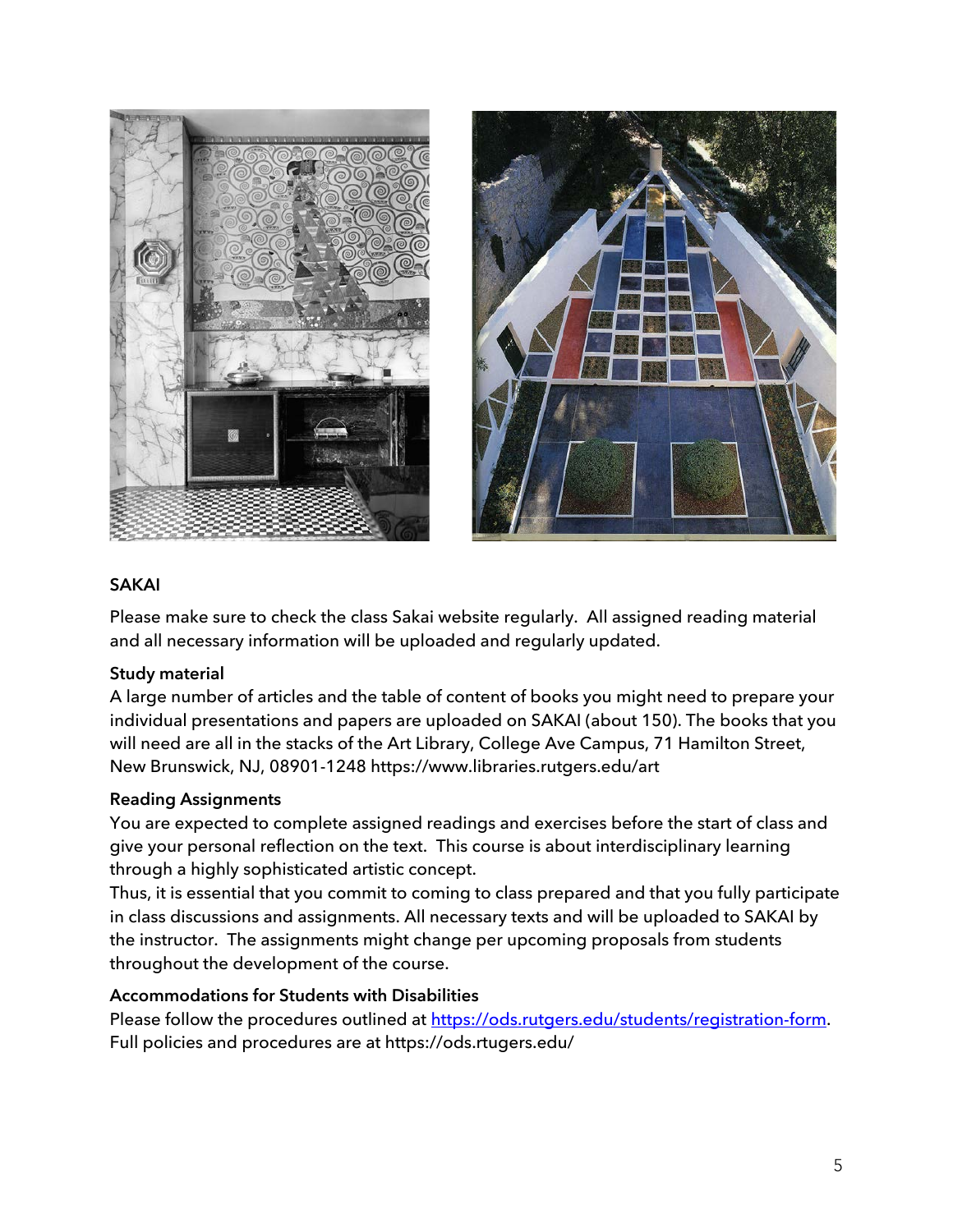#### **Absence Policies**

Students are expected to attend all classes; if you expect to miss one or two classes, please use the University absence reporting website https://sim.rutgers.edu/ssra/ to indicate the date and reason of your absence. An email is automatically sent to me.

#### **Excursions**

It is vital for the learning progress that students attend the three planned excursions to NYC as well as the visit of the James Rose Center. We will visit the Neue Galerie, attend a dress rehearsal at the MetOpera and watch the Ballet "Firebird" at the David Koch Hall. All entrance fees are covered.

#### **Course Work**

Keynote presentations of lectures are not provided online or in print. You are encouraged to take notes during the lecture.

#### **Course Evaluation**

Final Grades include: A (90-100%), B+ (86-89%), B (80-85%), C+ (76-79%), C (70-75%), D (60-69%), F (less than 60%) Downgrading will be effective if students use cell phones during classes, surf in the Internet or doing other work not related to the actual class.

**Individual student course grades are based on possible 100 points / 100%** 1. Learn to communicate effectively in modes appropriate to a discipline or area of inquiry: In-class discussion of readings assignments **30 points / 30%** 2. Analyze and synthesize information and ideas from multiple sources to generate new insights: Show through oral presentations and writing samples **30 points / 30%** 3. Evaluate and critically assess sources and use the conventions of attribution and citation correctly: Writing workshops and 4 steps to final paper **40 points / 40%**

**Grade Rational**

*See the Rubric on Writing and Communication that will be handed out in class.*

**Oral presentation and final paper incorporating review and revision** *The students will hold oral presentations during the course and resume their findings in a final paper of about 15 pages.*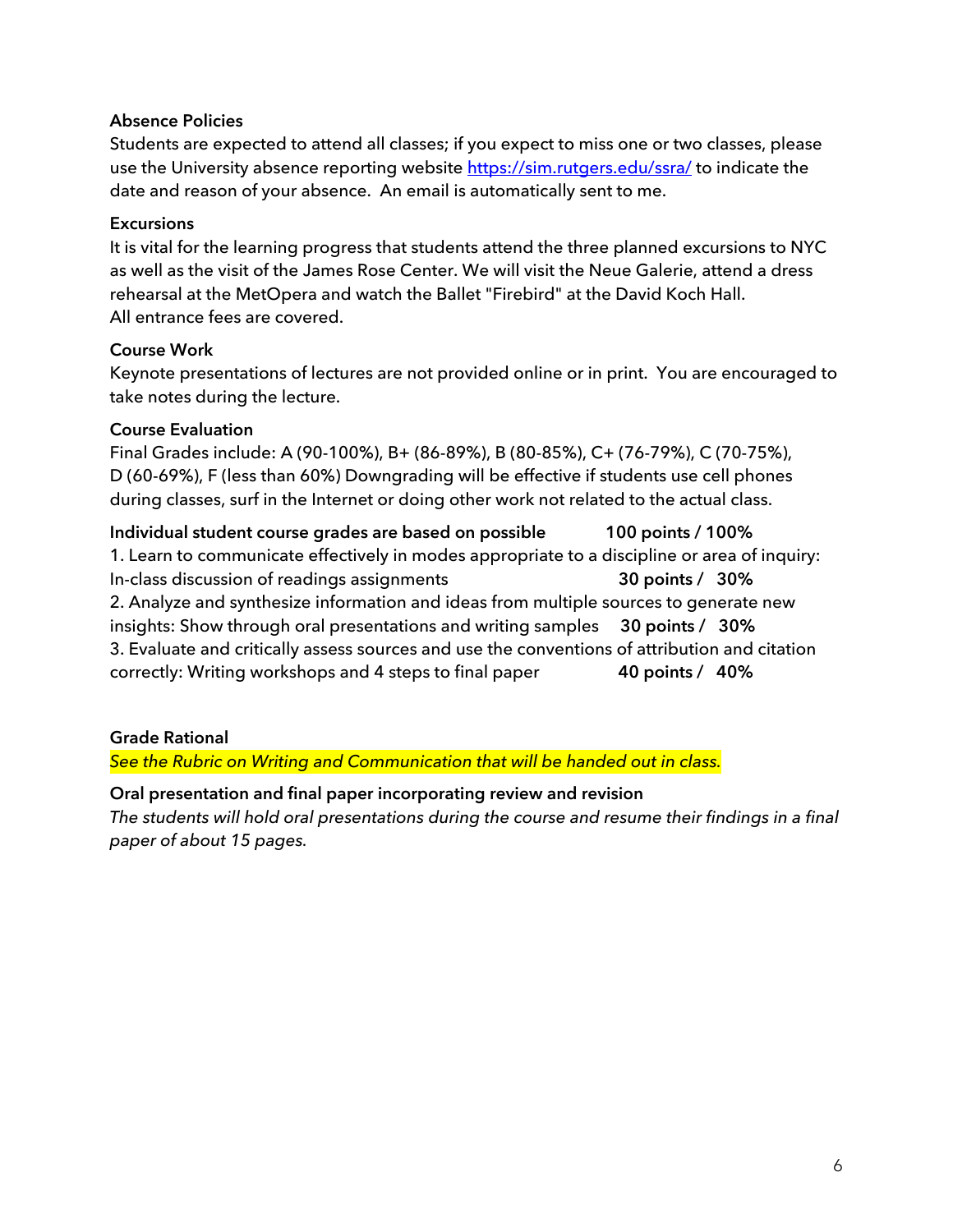Schedule of Classes: Dates, Topics and Assignments (maybe subject or change) **Fridays 12:35–3:35pm, Blake Hall 128 THIS SYLLABUS DOES NOT REFLECT THE COVD19 CHANGES!**

| W <sub>1</sub> | January 24                                                                                                                                                                                                                                                                                                                                                                                                                                                                                                                                                      |
|----------------|-----------------------------------------------------------------------------------------------------------------------------------------------------------------------------------------------------------------------------------------------------------------------------------------------------------------------------------------------------------------------------------------------------------------------------------------------------------------------------------------------------------------------------------------------------------------|
|                | <b>Short introductions</b><br>Definite outline of the class, confirming dates for excursions<br>(Official introduction on January 31, as music students have to leave for an audition)<br>Giving out the Tickets for "Firebird"                                                                                                                                                                                                                                                                                                                                 |
|                | Input lecture "Ballets Russes" 1909-1929 by Stephanie Fritz, a senior of Mason<br>Gross / French Horn and former student of this class (Fall 2017)<br>(in view of the evening performance)                                                                                                                                                                                                                                                                                                                                                                      |
|                | <b>FIELD TRIP NYC</b><br>8pm Ballet "Firebird" at the New York City Ballet, Lincoln Center, David Koch Hall.                                                                                                                                                                                                                                                                                                                                                                                                                                                    |
|                | Reading Assignment 1 for the discussion on January 31<br>Julliet Bellow, "Introduction: The Ballet Russes and the Parisian avant-garde",<br>Modernism on Stage. The Ballet Russes and the Parisian Avant-Garde, by Julliet<br>Bellow, Surrey: Ashgate 2013, 1-22. [no necessity to read beyond]<br>John E. Bowlt, "Stage Design and the Ballets Russes", The Journal of Decorative and<br>Propaganda Arts, (5), Summer, 1987, 28-45.<br>Barry Millington, "All in together. The Gesamtkunstwerk revisited", in The Wagner<br>Journal (11) 1, 46-61.<br>5 points |
| W <sub>2</sub> | January 31                                                                                                                                                                                                                                                                                                                                                                                                                                                                                                                                                      |
|                | Part I<br>Discussion of the "Firebird" Ballet experience / Reflection on the reading.                                                                                                                                                                                                                                                                                                                                                                                                                                                                           |
|                | Introductory lecture on the concept of the Total Work of Art from the early 18th<br>century to the late 20th century (Anette Freytag)                                                                                                                                                                                                                                                                                                                                                                                                                           |
|                | <b>Expectations</b><br>Definite outline of the class, confirming dates for excursions.<br>Assignments of oral presentations.                                                                                                                                                                                                                                                                                                                                                                                                                                    |
|                | The instructor will bring binders with a printed version of the material that is<br>uploaded on SAKAI as well as a hard disk.                                                                                                                                                                                                                                                                                                                                                                                                                                   |
|                |                                                                                                                                                                                                                                                                                                                                                                                                                                                                                                                                                                 |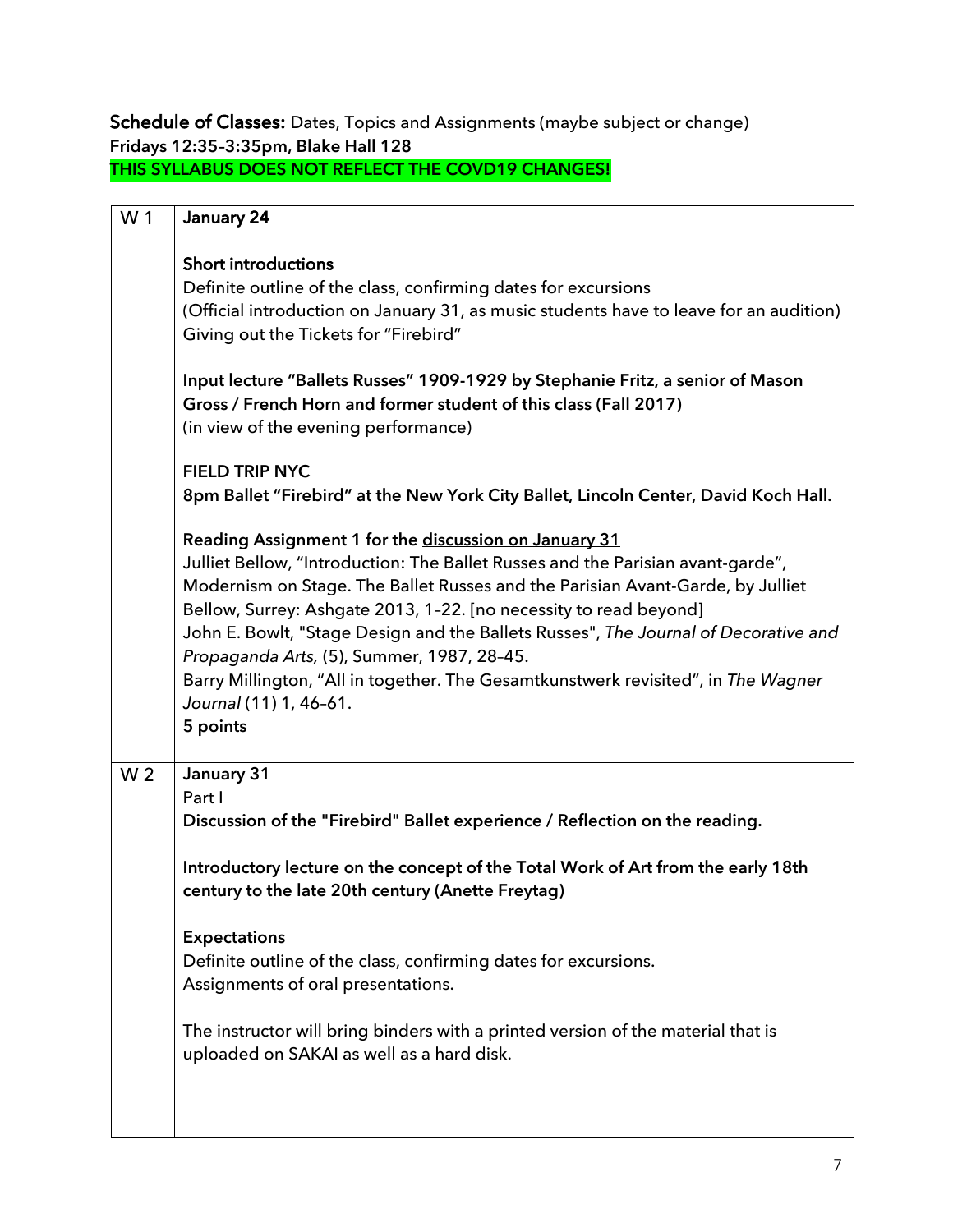|       | Part II                                                                              |
|-------|--------------------------------------------------------------------------------------|
|       | Discussion of assigned reading material                                              |
|       | Barry Millington, "All in together. The Gesamtkunstwerk revisited", in The Wagner    |
|       | Journal (11) 1, 46-61.                                                               |
|       |                                                                                      |
|       | Part III                                                                             |
|       | In-class writing workshop                                                            |
|       | How to read a text, how to start writing                                             |
|       |                                                                                      |
|       | Reading and discussing selected chapters of Anne Lamott, Bird by Bird. Some          |
|       | Instructions on Writing and Life, New York: Anchor books, 2019 (first ed. 1994)      |
|       |                                                                                      |
|       | <b>Assignment 1 for 02/14:</b>                                                       |
|       | Look at the uploaded PPT of detailed explanations of the Style Guides for CMS,       |
|       | MLA, APA. Discuss on 01/31 who will be presenting what on February 14.               |
|       | (If students do not want to use a style - do not need to use it, we drop the one)    |
|       | 5 points                                                                             |
|       |                                                                                      |
|       | Reading Assignment 2 for 02/14                                                       |
|       | Keith Warner, "Gesamt Werk Kunst: A Few New Thoughts", in The Wagner Journal         |
|       | $(3)$ 2, 49-61.                                                                      |
|       | Diane V. Silverthorne, "Wagners's Gesamtkunstwerk", in The Routledge Companion       |
|       | to Music and Visual Culture, ed. by Tim Shepard and Anne Leonard, New York-          |
|       | London: Routledge [year?], 246-254.                                                  |
|       | 5 points.                                                                            |
|       |                                                                                      |
| $W_3$ | February 7 NO CLASS (Compensation for field trips) (Instructor is lecturing at Yale, |
|       | German Department and School of Architecture: "Walking, Writing Designing: Peter     |
|       | Handke's Influence on Postmodern Landscape Architecture.                             |
|       | See: https://german.yale.edu/event/lecture-anette-freytag-rutgers-university-        |
|       | walking-writing-designing-peter-handkes-influence)                                   |
|       |                                                                                      |
| W4    | February 14                                                                          |
|       |                                                                                      |
|       | Part I                                                                               |
|       | In-class writing workshop                                                            |
|       | How to research, how to present, how to use CMS, MLA, APA?                           |
|       | 1. Guest presentation by Art Librarian Megan Lotts on research tools and the         |
|       | libraries as well as on the use of Zotero and its advantages.                        |
|       | 2. Students presenting the Style guides of CMS, MLA, APA according to who is         |
|       | using which.                                                                         |
|       |                                                                                      |
|       |                                                                                      |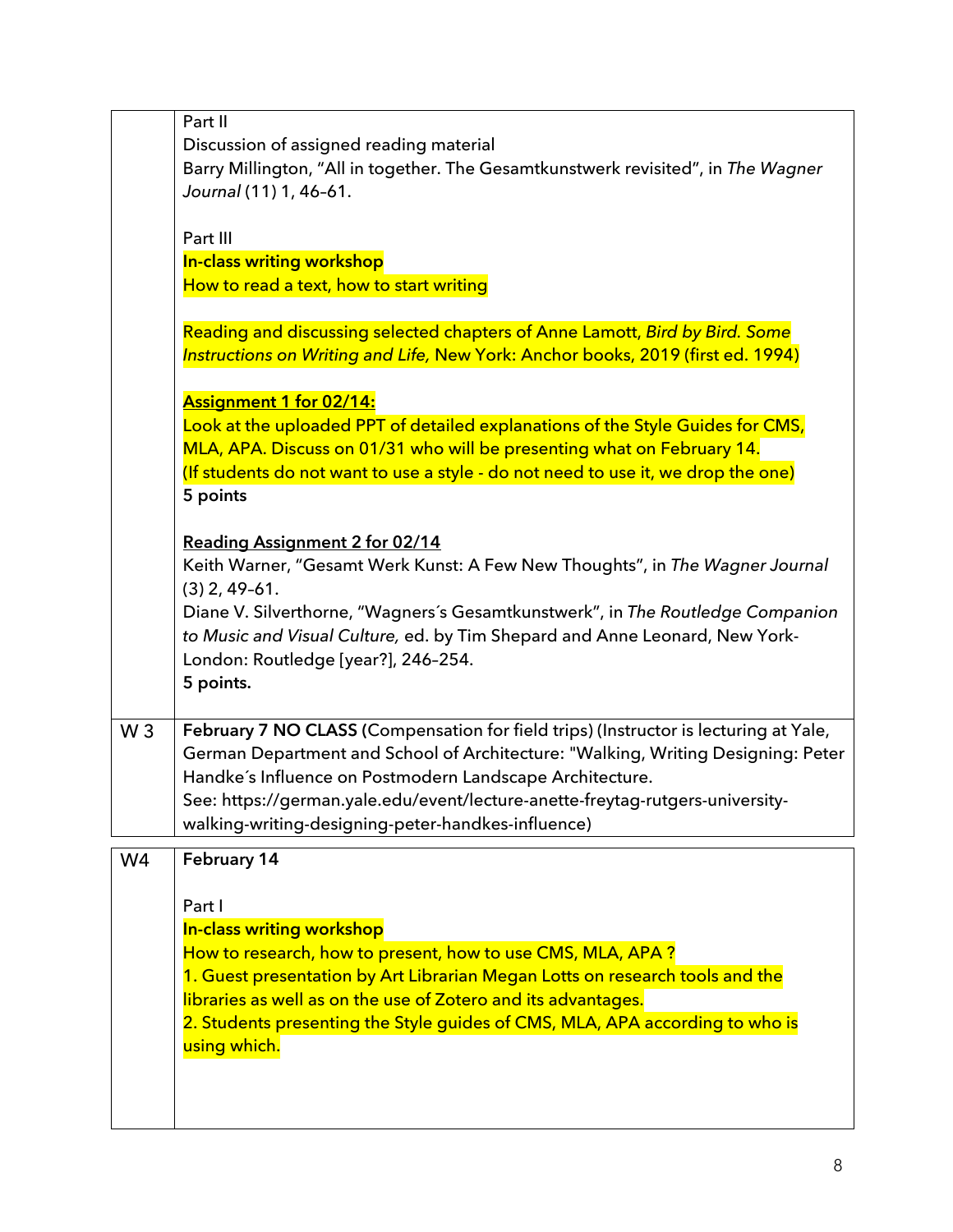|                | Part II                                                                            |
|----------------|------------------------------------------------------------------------------------|
|                | The concept of the Total Work of Art and its relation to Richard Wagner's          |
|                | Gesamtkunst-Idea                                                                   |
|                |                                                                                    |
|                | Discussing the assigned readings together:                                         |
|                | Keith Warner, "Gesamt Werk Kunst: A Few New Thoughts."                             |
|                | Diane V. Silverthorne, "Wagners's Gesamtkunstwerk"                                 |
|                |                                                                                    |
|                | Introduction to Wagner's music (Anette Freytag)                                    |
|                | The Ring Cycle                                                                     |
|                | The Leitmotiv technic                                                              |
|                |                                                                                    |
|                | Reading Assignments 3 for 02/21:                                                   |
|                | Read the synopsis of "The Flying Dutchman"                                         |
|                | (for example: https://www.metopera.org/season/in-cinemas/synopsiscast/2019-        |
|                | 20/der-fliegende-hollander/?performanceNumber=15644)                               |
|                | Have Keith Warner, "Gesamt Werk Kunst: A Few New Thoughts." ready to discuss       |
|                | the staging of Flying Dutchman by Joachim Schamberger on 02/21.                    |
|                | Colin Trodd, "The Arts and Crafts Movement and the Crafting of Culture", in The    |
|                | Della Robbia Pottery. From Renaissance to Regent Street, ed. by Judie Sheldon,     |
|                | Liverpool: Liverpool University Press 2015, 73-88.                                 |
|                |                                                                                    |
|                | Esther da Costa Meyer, "Gesamtkunstwerk, or the Politics of Wholeness", in Gustav  |
|                | Klimt. Painting, Design and Modern Life, ed. by Tobias Natter and Christoph        |
|                | Grunenberg, London: Tate Publishing 2008, 24-31.                                   |
|                | 5 points                                                                           |
|                |                                                                                    |
| W <sub>5</sub> | February 21                                                                        |
|                |                                                                                    |
|                | Part I                                                                             |
|                | Staging Richard Wagner - Psychology and Landscape (interior and exterior) -        |
|                | opera and video - power and love - ego and compassion                              |
|                |                                                                                    |
|                | Watching a video by Joachim Schamberger, Director of Opera at the Bienen School    |
|                | of Music at Northwestern University in Chicago (15min)                             |
|                | (http://www.joachimschamberger.com) Joachim Schamberger works internationally      |
|                | as a Stage Director and Video Designer. His productions have appeared in the       |
|                | United States, Germany, Italy, France, the Czech Republic, Brazil, Norway, Israel, |
|                | Japan and China. Mr. Schamberger is a graduate of the Merola Opera Program of      |
|                | the San Francisco Opera, and studied digital film production and 3-D animation at  |
|                | the New York Film Academy.                                                         |
|                | Discussion                                                                         |
|                |                                                                                    |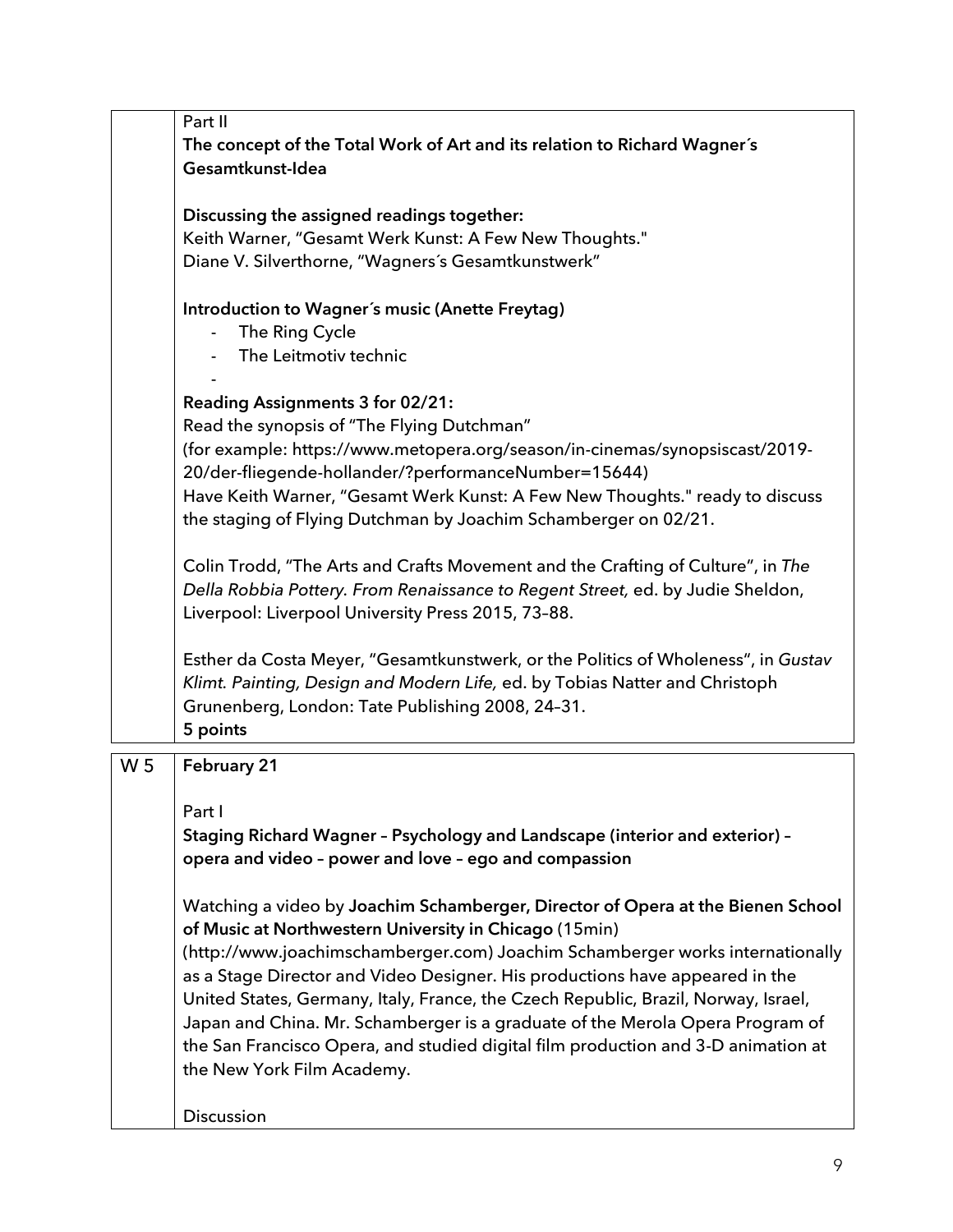|     | Part II                                                                                 |
|-----|-----------------------------------------------------------------------------------------|
|     | Arts and Crafts Movement in Europe and the Americas (Anette Freytag)                    |
|     |                                                                                         |
|     | Discussing the reading assignments:                                                     |
|     |                                                                                         |
|     | Colin Trodd, "The Arts and Crafts Movement and the Crafting of Culture"                 |
|     |                                                                                         |
|     | Part III                                                                                |
|     | Intro to Vienna around 1900 and the Salon Culture                                       |
|     |                                                                                         |
|     | Oral presentation (the individual oral presentations count 15 points)                   |
|     | Glynnis Gourhan: The Culture of the Salon                                               |
|     | Connected discussion of the reading assignments                                         |
|     | Esther da Costa Meyer, "Gesamtkunstwerk, or the Politics of Wholeness"                  |
|     |                                                                                         |
|     | Important: Additional reading assignment 4 for the field trip on February 28:           |
|     | Jane Kallir, "In Search of the Total Art Work: Klimt, the Secession and the Wiener      |
|     | Werkstätte", in: Gustav Klimt in Search of the "Total Artwork", ed. by Jane Kallir,     |
|     | Munich-Berlin-NY et al: 2009, 20-29.                                                    |
|     | Anette Freytag talking to Marc Hotermans: "Above all it was the proportions that        |
|     | excited me", in Yearning for Beauty: The Wiener Werkstätte and the Stoclet House        |
|     | (exhibition catalog), ed. by Peter Noever et al., Ostfildern: Hatje Cantz, 2006, 379-   |
|     | 381.                                                                                    |
|     |                                                                                         |
|     |                                                                                         |
|     | 5 points, be prepared to discuss in Neue Galerie!                                       |
|     |                                                                                         |
| W 6 | February 28 - ONE DAY NYC FIELD TRIP                                                    |
|     | MetOpera, Final Dress Rehearsal of The Flying Dutchman, 10:30am-1pm                     |
|     | Meeting point: 10:10am in the foyer of the MetOpera, Lincoln Center, NYC.               |
|     |                                                                                         |
|     | Afternoon at the Neue Galerie (Arts & Crafts, Wiener Werkstätte, Gustav Klimt)          |
|     | 1048 Fifth Avenue NYC - https://www.neuegalerie.org                                     |
|     | Coffee at the Viennese Café Sabarsky of Neue Galerie (c.a. 2:00pm)                      |
|     | to get in the mood of the Viennese culture                                              |
|     | Anette Freytag will give an introduction to the intellectual culture of the Kaffeehaus, |
|     | the Ringstrasse, the connection R. Wagner - G. Semper- O. Wagner - J. Hoffmann-         |
|     | Wiener Werkstätte and how the Jewish Intelligentsia and Bourgeoisie adapted the         |
|     | aesthetics of the Secession and Wiener Werkstätte as their aesthetics of                |
|     | emancipation and why.                                                                   |
|     |                                                                                         |
|     | 3pm- 5pm: Visit of Neue Galerie                                                         |
|     |                                                                                         |
|     | Presenting in groups of 2: Chose an art object, describe what you see and link it to    |
|     | what you have learned so far about the idea of the "total work of art"                  |
|     | 5 points                                                                                |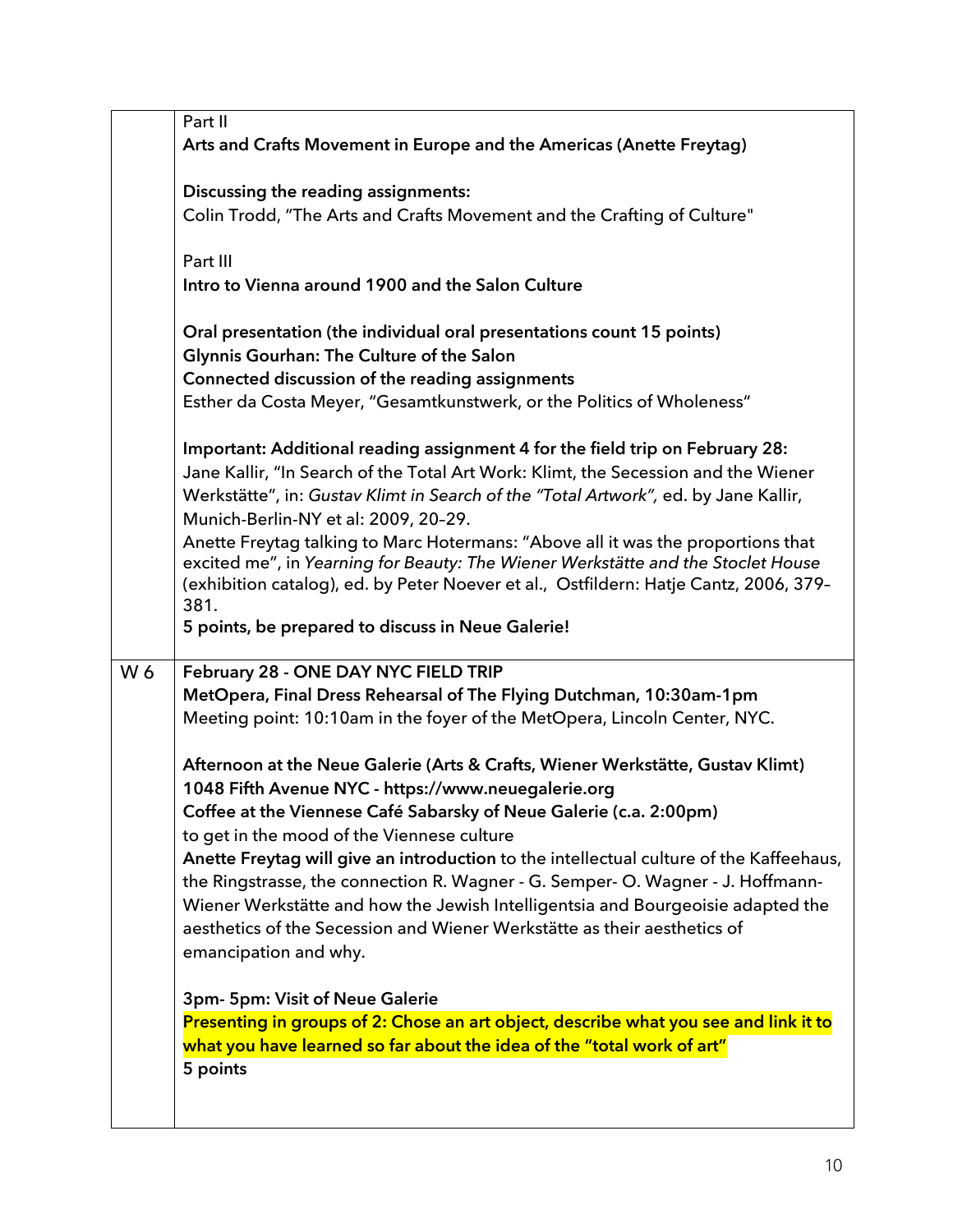|                | <b>Assignment 2 for March 6</b><br>Write three pages about your experience at either the MetOpera or the Neue<br>Galerie by referring to the texts you have read beforehand. This can be a very<br>personal text. Keep a separate "writing diary" on how you faced obstacles, what<br>techniques you applied to get into writing - 3 pages, 11 points, 1.5 interspace.<br>Please upload to SAKAI by March 5, 6pm.<br>10 points<br>Reading assignment for 03/06<br>Anette Freytag, "Close to Paradise: The Stoclet House - Masterpiece of the Wiener<br>Werkstätte," in Yearning for Beauty: The Wiener Werkstätte and the Stoclet House<br>(exhibition catalog), ed. by Peter Noever et al., Ostfildern: Hatje Cantz, 2006, 360-<br>373. |
|----------------|------------------------------------------------------------------------------------------------------------------------------------------------------------------------------------------------------------------------------------------------------------------------------------------------------------------------------------------------------------------------------------------------------------------------------------------------------------------------------------------------------------------------------------------------------------------------------------------------------------------------------------------------------------------------------------------------------------------------------------------|
| W <sub>7</sub> | March 6<br>Part I<br>In class writing workshop<br>Discussion in class about the texts you have written on your personal experience<br>with a reflection on our readings. (please have all assigned texts for Wagner and<br>Wiener Werkstätte-Sessions February 14, 21, 28 with you!)<br>Discussion on your writing: How to establish a writing routine? How to overcome<br>low self-confidence and perfectionism? The benefit of "shitty first drafts". The POM                                                                                                                                                                                                                                                                          |
|                | method (Pomodoro method. 25/30/30 or 45min of writing with a timer, then 5min<br>of break). How to end each writing sequence on a positive note. The editing<br>process, etc.<br>Part II<br>Input lecture: The Stoclet Ensemble: Interior, House and Garden: A total work of art                                                                                                                                                                                                                                                                                                                                                                                                                                                         |
|                | Reading: Anette Freytag, "Close to Paradise: The Stoclet House - Masterpiece of the<br>Wiener Werkstätte," (see 02/28)<br>Reading assignment 5 for 03/13<br>Hamed Koshravi, "The Multiple Lifes of Gabriel Guevrekian", in: AA Files, 71, 2015,<br>$50-63.$                                                                                                                                                                                                                                                                                                                                                                                                                                                                              |
|                | Hamed Koshravi, "Discreet Austerity. Notes on Gabriel Guevrekian's Gardens",<br>Wolkenkuckucksheim-Cloud Cuckoo-Land. International Journal on Architectural<br>Theory, 2015 (20) 34, 199-212.<br>Aline Leroy, Cécile Briolle, Jacques Repiquet, "Villa Noailles, Hyères; Villa Cavrois,<br>Lille (Rob Mallet-Stevens), in: Modern Movement Heritage, ed. by Allen<br>Cunningham, London and New York: Routledge, 1998, 120 - 127.<br>5 points                                                                                                                                                                                                                                                                                           |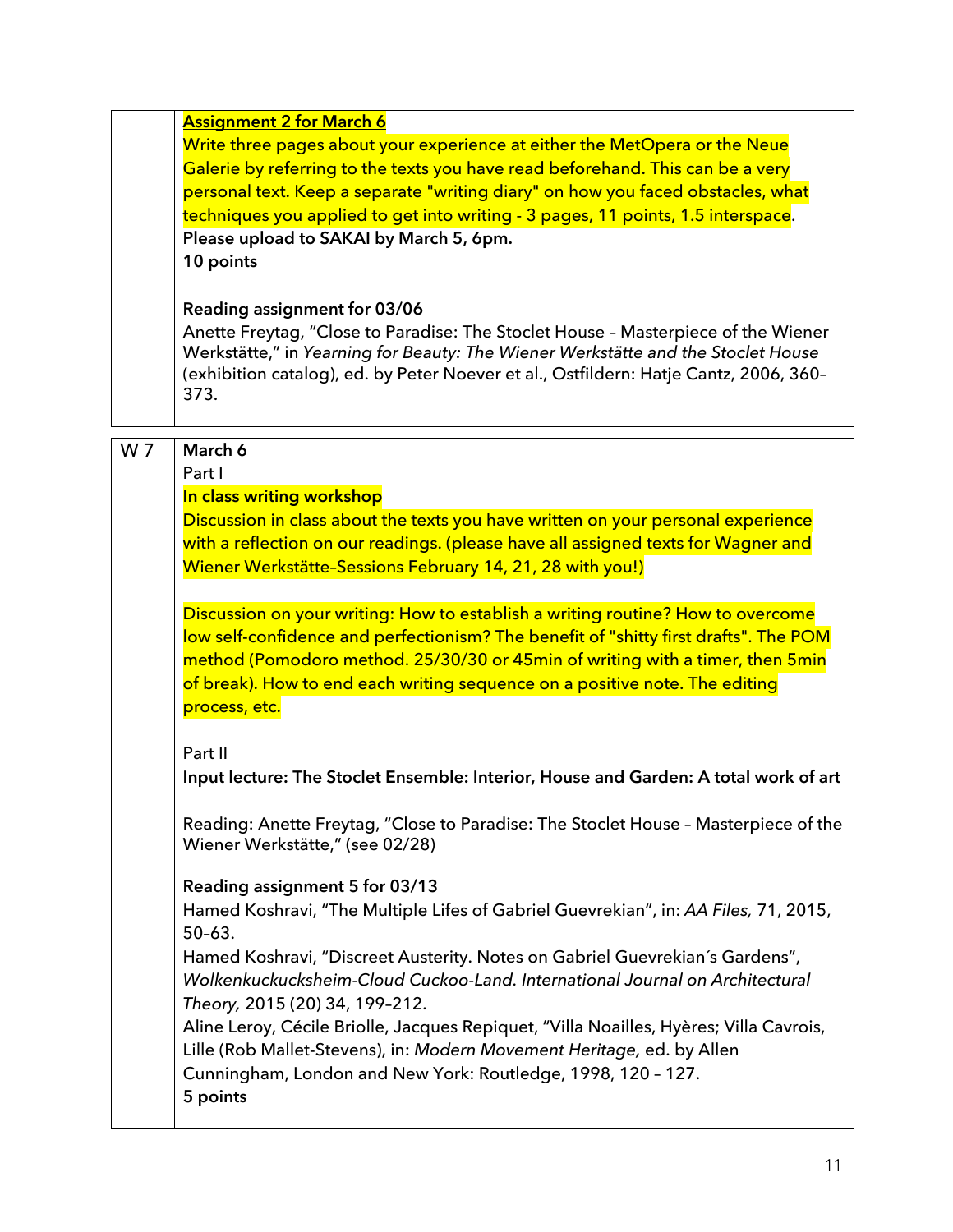|                | <b>Assignment 3 - Final Paper Step 1:</b><br>Prepare the Outline for your final paper<br>Upload to SAKAI by March 12, 6pm<br>5 points                                           |
|----------------|---------------------------------------------------------------------------------------------------------------------------------------------------------------------------------|
| W 8            | March 13                                                                                                                                                                        |
|                |                                                                                                                                                                                 |
|                | Part I<br>In class writing workshop                                                                                                                                             |
|                | Present you outlines to the class. Feed-back by instructor and class.                                                                                                           |
|                | How to improve the outlines?                                                                                                                                                    |
|                | Part II                                                                                                                                                                         |
|                | Oral presentation:<br><b>Peter Houdalis: The Ballet Russes</b>                                                                                                                  |
|                | Part III                                                                                                                                                                        |
|                | Oral presentations:                                                                                                                                                             |
|                | Zoe Orlino: Robert Mallet-Stevens<br>Max Lazen: Gabriel Guevrekian                                                                                                              |
|                | Discussion / of reading assignments<br><b>Reading assignments:</b>                                                                                                              |
|                | Hamed Koshravi, "The Multiple Lifes of Gabriel Guevrekian"                                                                                                                      |
|                | Hamed Koshravi, "Discreet Austerity. Notes on Gabriel Guevrekian's Gardens",                                                                                                    |
|                | Aline Leroy, Cécile Briolle, Jacques Repiquet, "Villa Noailles, Hyères; Villa Cavrois,<br>Lille (Rob Mallet-Stevens)                                                            |
|                | <b>Assignment 4 for class April 3. Final paper Step 2</b>                                                                                                                       |
|                | Please write a first draft of your final paper (at least 5 pages, 11 points, 1.5                                                                                                |
|                | interspaces.). Use at least 2 sources and refer to them in the text) at least one quote<br>and at least one indirect reference) and include a bibliography of the cited sources |
|                | at the end of the draft). If you will use pictures in your paper, have at least one                                                                                             |
|                | picture included with a caption and the reference of the source of your image).                                                                                                 |
|                | Upload to SAKAI by Monday, March 30, 6pm, at the latest.                                                                                                                        |
|                | As soon as draft is uploaded, the instructor will send out the text to your peers.                                                                                              |
|                | Please do a peer review of two texts that you will receive and upload this by April 2,<br>6pm, at the latest.                                                                   |
|                | 10 points (7 for own text, 3 for peer review)                                                                                                                                   |
|                |                                                                                                                                                                                 |
| W <sub>9</sub> | <b>March 20 SPRING BREAK NO CLASS</b>                                                                                                                                           |
|                |                                                                                                                                                                                 |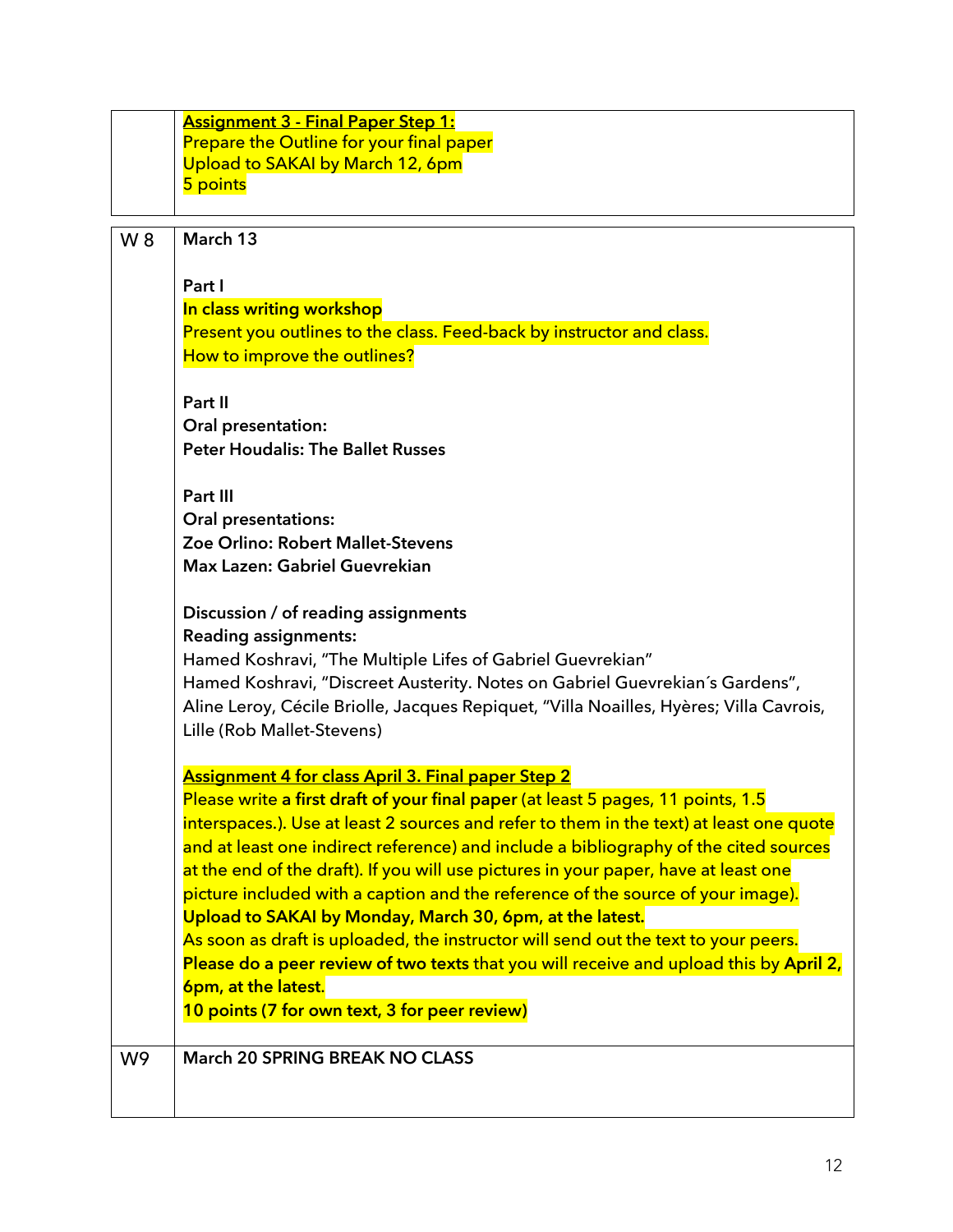| W 10 | March 23rd- March 27th: daily writing group - participation is voluntary<br>Check-in: 9:30am: Outline what you will be working on in the next 2 hrs.<br>Check-back: 11:30am: Report back: how did it go?                                                                                  |
|------|-------------------------------------------------------------------------------------------------------------------------------------------------------------------------------------------------------------------------------------------------------------------------------------------|
|      | March 27                                                                                                                                                                                                                                                                                  |
|      | The "total work of art" idea and the UAM - Unité des Artistes Modernes (Union of<br>Modern Artists) 1925-1958, Input lecture by Anette Freytag                                                                                                                                            |
|      | Discussion                                                                                                                                                                                                                                                                                |
|      | Guest presentation by Luisa Valle, The Graduate Center CUNY<br><b>Total Work of Art in Latin American Modernism</b>                                                                                                                                                                       |
|      | Discussion                                                                                                                                                                                                                                                                                |
|      | Reading Assignment 6 for the Class on 04/03<br>Kenneth Frampton, "Maison de Verre", Perspecta, (12), 1969, 77-109+111-<br>128. http://www.jstor.org/stable/1566961                                                                                                                        |
|      | Emma Cheatle, "Part-architecture: The Manifest and the Hidden in the Maison de<br>Verre and the Large Glass (or Towards an Architectural Unconscious)", in:<br>Architecture and the Unconscious, ed. by John Shannon Hendrix and Lorens Eyan<br>Holm, Ashgate: 2016, 253-271.<br>5 points |
| W 11 | March 30 - April 3: voluntary daily writing group<br>Check-in: 9:30am: Outline what you will be working on in the next 2 hrs.                                                                                                                                                             |
|      | Check-back: 11:30am: Report back: how did it go?                                                                                                                                                                                                                                          |
|      | April 3                                                                                                                                                                                                                                                                                   |
|      | Part I<br>In class writing workshop<br>Discussing the draft papers and the peer reviews.<br>How to do a draft? How to improve it? How to give a constructive peer review?<br>Exchange between students and instructor working with the submitted papers.                                  |
|      | Part II<br>Pierre Chareau, Bernard Bijovet, Louis Dalbet and the Maison de Verre, Input<br>lecture by Anette Freytag                                                                                                                                                                      |
|      | Discussion with regard of assigned readings                                                                                                                                                                                                                                               |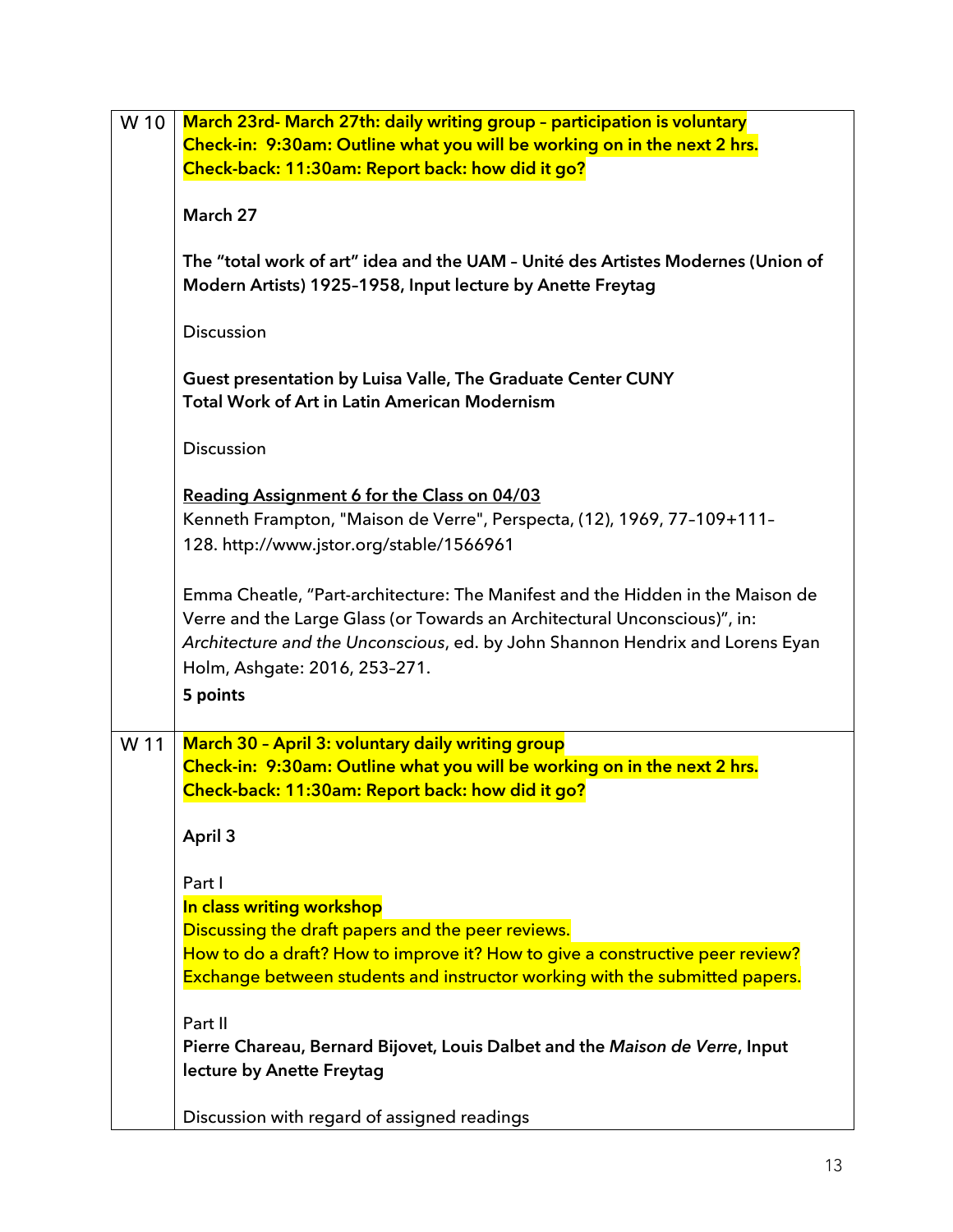|      | Emma Cheatle, "Part-architecture: The Manifest and the Hidden in the Maison de<br>Verre and the Large Glass (or Towards an Architectural Unconscious)"<br>Kenneth Frampton, "Maison de Verre", Perspecta, (12)                                                                                                                                                                                                                        |
|------|---------------------------------------------------------------------------------------------------------------------------------------------------------------------------------------------------------------------------------------------------------------------------------------------------------------------------------------------------------------------------------------------------------------------------------------|
|      | Last 30 min: Watching a video: Living in the Glass House. (About the Farnsworth<br>House by Mies van der Rohe).                                                                                                                                                                                                                                                                                                                       |
|      | <b>Assignment 5: Final Paper, Step 3</b>                                                                                                                                                                                                                                                                                                                                                                                              |
|      | Write your final paper within the next 3 weeks. Upload your result by April 24,                                                                                                                                                                                                                                                                                                                                                       |
|      | 11:59pm. You will get individual feedback on May 1.                                                                                                                                                                                                                                                                                                                                                                                   |
|      | 20 points                                                                                                                                                                                                                                                                                                                                                                                                                             |
| W 12 | April 6-10: voluntary daily writing group<br>Check-in: 9:30am: Outline what you will be working on in the next 2 hrs.<br>Check-back: 11:30am: Report back: how did it go?                                                                                                                                                                                                                                                             |
|      | April 10                                                                                                                                                                                                                                                                                                                                                                                                                              |
|      | Part I<br>Wyatt Walker: La Gara and why a garden is a total work of art.                                                                                                                                                                                                                                                                                                                                                              |
|      | Discussion based on reading assignments (partly reading together in class)<br>Erik A. de Jong, "The Aesthetics of La Gara, in: Anette Freytag (Ed.), The Gardens of<br>La Gara. An 18 <sup>th</sup> century estate in Geneva with gardens designed by Erik Dhont and<br>labyrinth by Markus Raetz, Zurich: Scheidegger & Spiess 2018, 39-41.<br>Looking into:                                                                         |
|      | Anette Freytag, "The Country Manor La Gara as Palimpsest", in: Anette Freytag<br>(Ed.), The Gardens of La Gara. An 18 <sup>th</sup> century estate in Geneva with gardens<br>designed by Erik Dhont and labyrinth by Markus Raetz, Zurich: Scheidegger & Spiess<br>2018, 43-45.                                                                                                                                                       |
|      | Part II<br>On Books and Gardens. How to visualize the intellectual concept of<br>a book and its content in graphic design. Two examples of my own work.<br>Input by Anette Freytag                                                                                                                                                                                                                                                    |
|      | Reading Assignment 7 for the class on 04/17<br>James Rose, "Freedom in the Garden. A Contemporary Approach in Landscape<br>Design" in [? text given by Dean Cardasis], 126-130. (see upload on SAKAI)<br>Ernö Goldfinger, "The Sensation of Space", in [?], 54-56. (see upload on SAKAI)<br>If you want to know more on James Rose:<br>Dean Cardasis, James Rose. A voice offstage, Athens: The University of Georgia<br>Press, 2017. |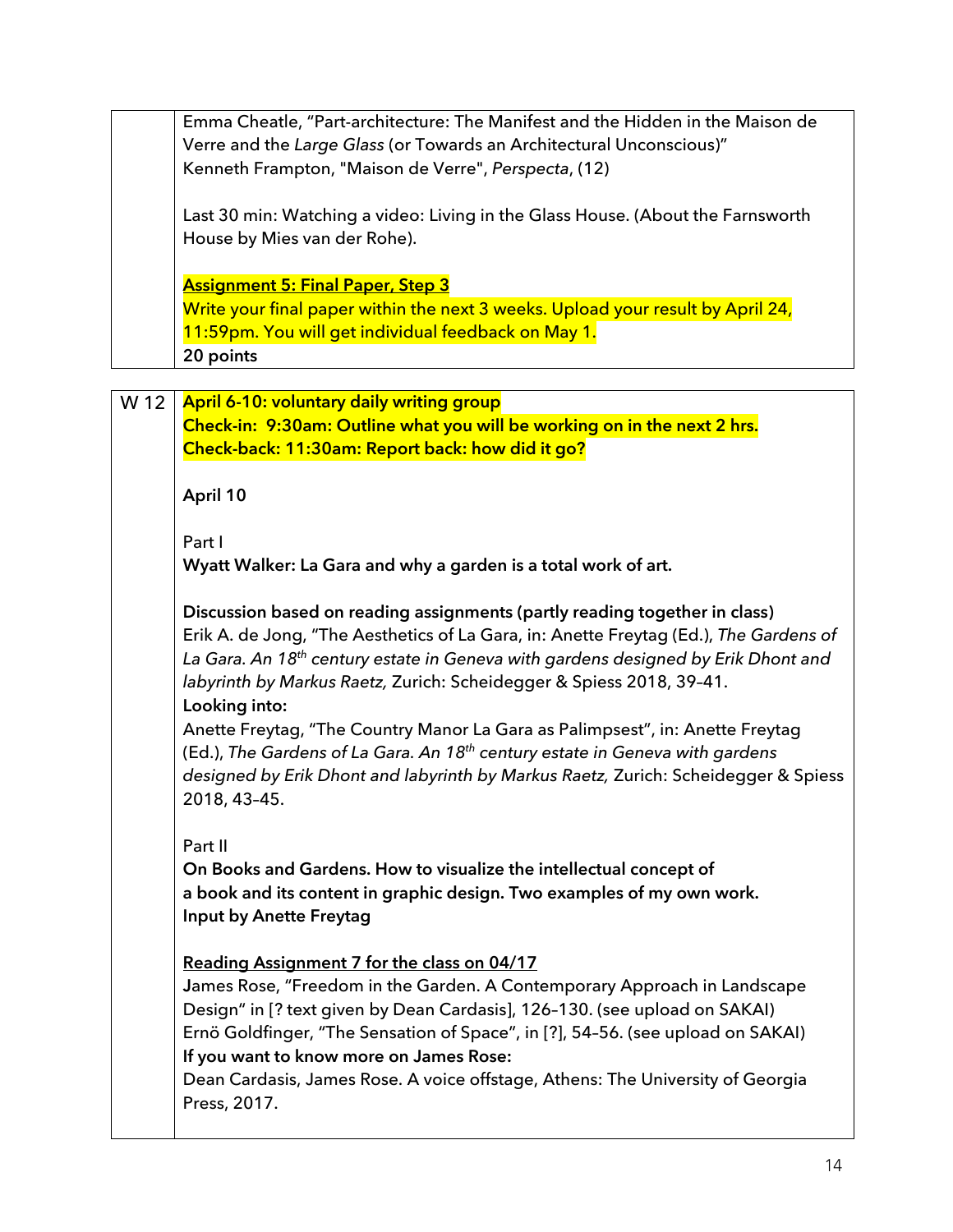| W 13 | April 17:                                                                             |
|------|---------------------------------------------------------------------------------------|
|      | Field trip to James Rose House Ridgewood New Jersey                                   |
|      | http://jamesrosecenter.org                                                            |
|      |                                                                                       |
|      | Onsite presentation by Jason Cincotta                                                 |
|      | <b>James Rose and American Modernism</b>                                              |
|      |                                                                                       |
|      | Tour through the James Rose Center guided by Kevin Hofman, Assistant Director of      |
|      | the James Rose Center, who lives there.                                               |
|      |                                                                                       |
|      | $Q+A$                                                                                 |
|      |                                                                                       |
| W 14 | April 20-24: voluntary daily writing ygroup.                                          |
|      | Check-in: 9:30am: Outline what you will be working on in the next 2 hrs.              |
|      | Check-back: 11:30am: Report back: how did it go?                                      |
|      |                                                                                       |
|      | <b>APRIL 24</b>                                                                       |
|      | <b>FLUXUS - A homage to Rutgers FLUXUS History</b>                                    |
|      | 1. Meeting in the Art Library for Class; Anette Freytag is preparing 3 Fluxus re-     |
|      | enactment happenings to be performed by the class following Fluxus artist's           |
|      | instructions.                                                                         |
|      | 2. Studying FLUXUS Materials from Rutgers Special Collections, prepared by Erika      |
|      | Gorder.                                                                               |
|      |                                                                                       |
|      | 3. Visiting the Zimmerli Art Museum, guided tour on Rutgers Fluxus Artists by         |
|      | curator Donna Gustafson                                                               |
| W 15 | Mai 1                                                                                 |
|      |                                                                                       |
|      | <b>Final in-class writing workshop</b>                                                |
|      | Students get feed-back on their papers (each min. 20min) that they have sent to the   |
|      | instructor by April 24; eventually in groups, depending on topics and on the state of |
|      | the papers. The feedback will be sent in written form with comments on the paper      |
|      | by April 30, 2pm at the latest and discussed on May 1st in webex virtual              |
|      | The revised paper (step 4/+5 points) is due by May 8, 11:59pm.                        |
|      |                                                                                       |

**Important dates and deadlines [all these dates have been postponed in the COVID 19 crisis]** Regular classes end: Monday May 4th Delivery of the outline of the written paper: March 12, 6pm (feedback to the group in writing workshop on March 13 in class / peer review) Delivery of a first draft (5 pages) of the written paper: March 30, 6pm. Delivery of a peer review of two texts: April 2, 6pm. (feed back to the group in writing workshop on April 3) Deliver of the final paper (second draft): April 24, 11:59pm (individual thorough feedback on May 1, during class time)